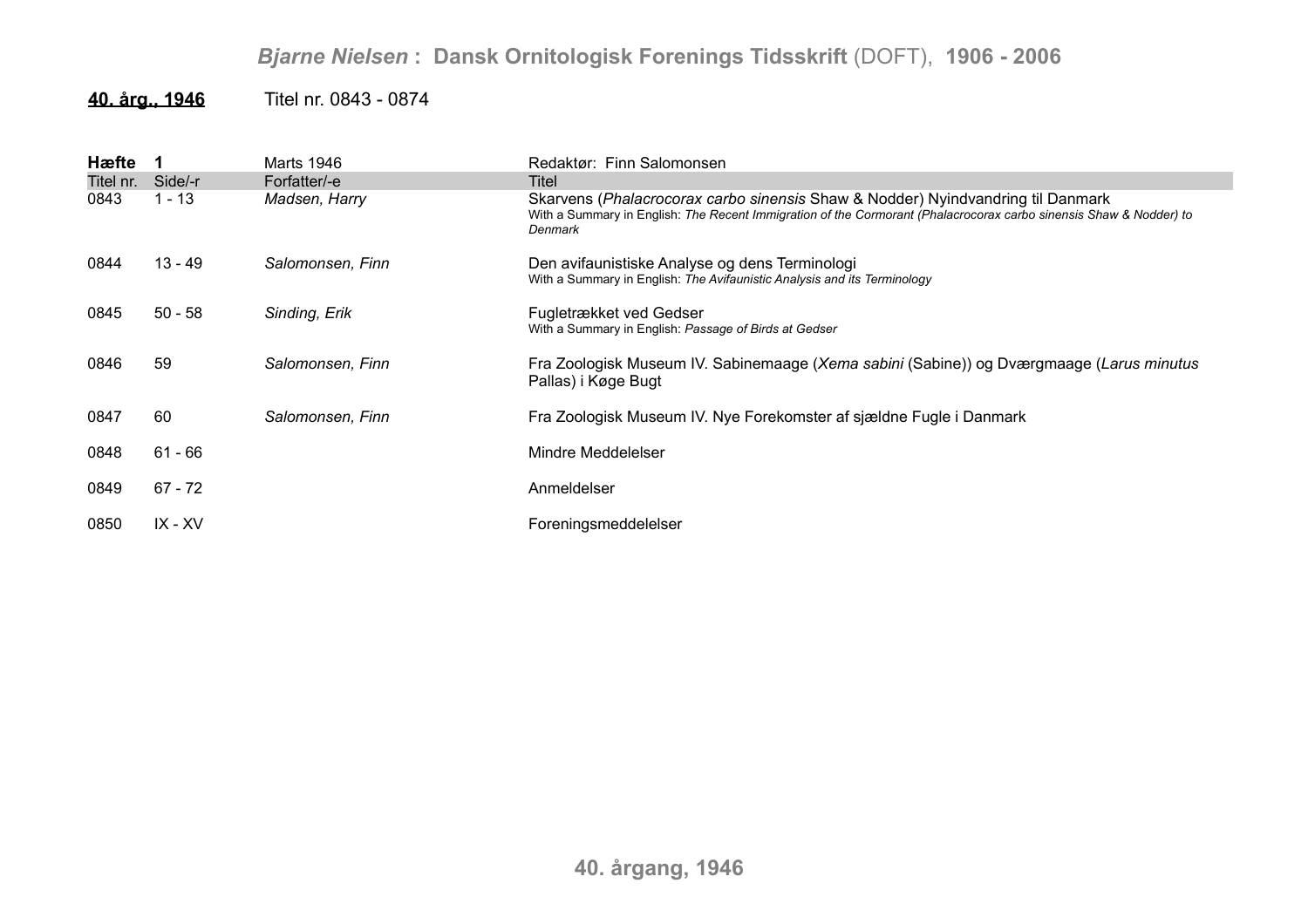## *Bjarne Nielsen* **: Dansk Ornitologisk Forenings Tidsskrift** (DOFT), **1906 - 2006**

| Hæfte 2   |            | Juni 1946             | Redaktør: Finn Salomonsen                                                                                                                                                                  |
|-----------|------------|-----------------------|--------------------------------------------------------------------------------------------------------------------------------------------------------------------------------------------|
| Titel nr. | Side/-r    | Forfatter/-e          | Titel                                                                                                                                                                                      |
| 0851      | 73 - 79    | Scheel, Henning       | Jagt- og Skovbrugsmuseets Fuglesamling                                                                                                                                                     |
| 0852      | $80 - 96$  | Jensen, Poul Valentin | Nogle lagttagelser over Sandternens (Gelochelidon nilotica (Gm.)) Biologi<br>With a Summary in English: Observations on the Biology of the Gull-billed Tern, Gelochelion nilotica (Gm.)    |
| 0853      | $97 - 107$ | Haverschmidt, Fr.     | Capture of Adult Ground-Nesting Birds on the Nest for Ringing Purposes<br>Med et Resume på dansk: Fangst og Ringmærknind af Rugefugle paa Reden                                            |
| 0854      | 108 - 120  | Thorup, Niels         | lagttagelse af Foraars- og Efteraarstræk over Sydsjælland og Møen<br>With a Summary in English: Observations on the Spring- and Autumn-Migration over South Sealand and the Island of Møen |
| 0855      | 121 - 142  | Johansen, Hans        | De Gule Vipstjerters (Motacilla flava L.) Systematik og Udbredelse<br>With a Summary in English: Notes on the Systematics and Distribution of the Yellow Wagtails (Motacilla flava L.)     |
| 0856      | 143 - 146  | Holstein, Vagn        | Axel Kofoed, 21. Febr. 1870 - 11. Marts 1946                                                                                                                                               |
| 0857      | 146 - 149  | Salomonsen, Finn      | Gerhard Heilman, 25. Juni 1859 - 26. Marts 1946                                                                                                                                            |
| 0858      | 150 - 155  |                       | Mindre Meddelelser                                                                                                                                                                         |
| 0859      | 155 - 160  |                       | Anmeldelser                                                                                                                                                                                |